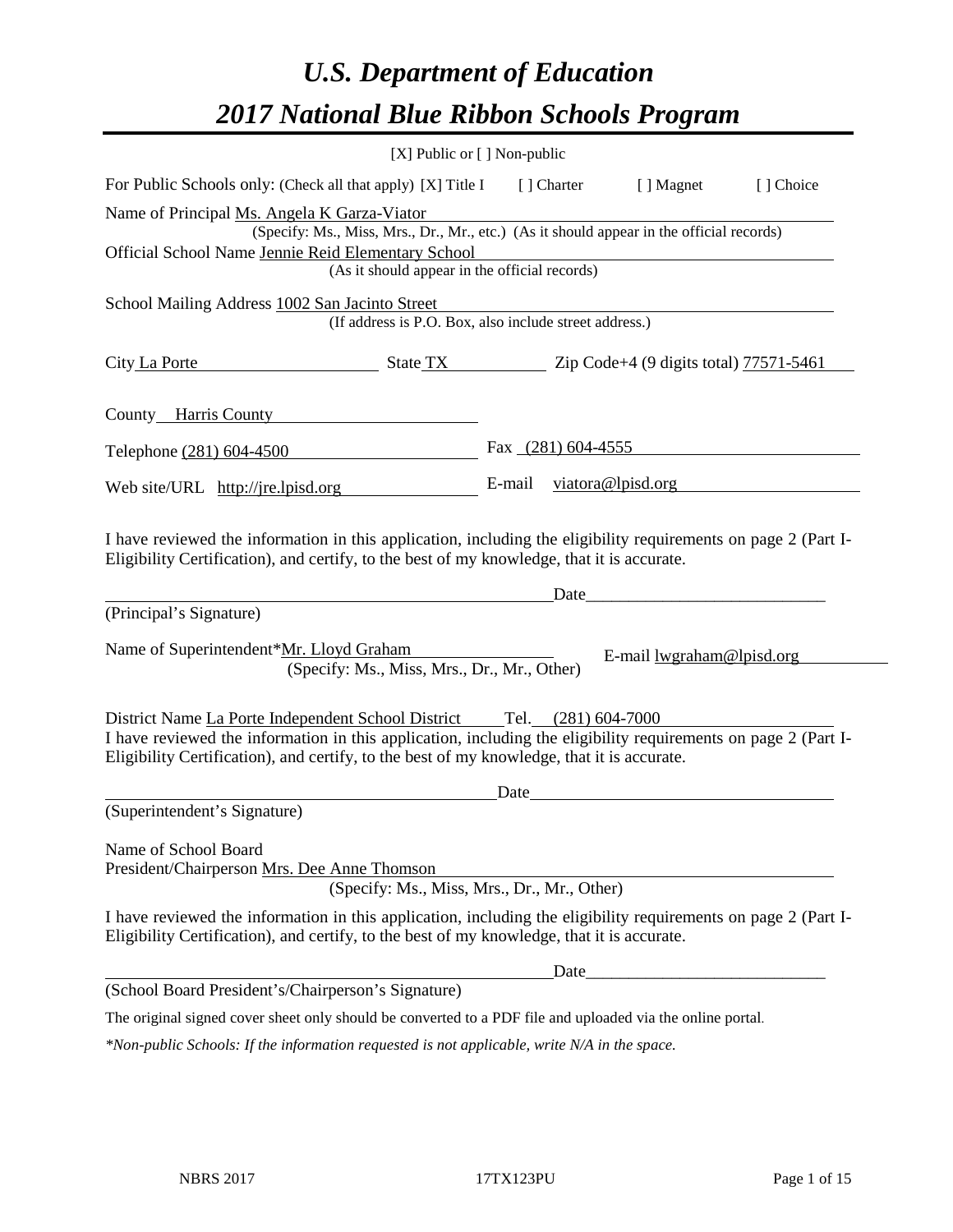The signatures on the first page of this application (cover page) certify that each of the statements below, concerning the school's eligibility and compliance with U.S. Department of Education and National Blue Ribbon Schools requirements, are true and correct.

- 1. The school configuration includes one or more of grades K-12. (Schools on the same campus with one principal, even a K-12 school, must apply as an entire school.)
- 2. All nominated public schools must meet the state's performance targets in reading (or English language arts) and mathematics and other academic indicators (i.e., attendance rate and graduation rate), for the all students group and all subgroups, including having participation rates of at least 95 percent using the most recent accountability results available for nomination.
- 3. To meet final eligibility, all nominated public schools must be certified by states prior to September 2017 in order to meet all eligibility requirements. Any status appeals must be resolved at least two weeks before the awards ceremony for the school to receive the award.
- 4. If the school includes grades 7 or higher, the school must have foreign language as a part of its curriculum.
- 5. The school has been in existence for five full years, that is, from at least September 2011 and each tested grade must have been part of the school for the past three years.
- 6. The nominated school has not received the National Blue Ribbon Schools award in the past five years: 2012, 2013, 2014, 2015, or 2016.
- 7. The nominated school has no history of testing irregularities, nor have charges of irregularities been brought against the school at the time of nomination. The U.S. Department of Education reserves the right to disqualify a school's application and/or rescind a school's award if irregularities are later discovered and proven by the state.
- 8. The nominated school has not been identified by the state as "persistently dangerous" within the last two years.
- 9. The nominated school or district is not refusing Office of Civil Rights (OCR) access to information necessary to investigate a civil rights complaint or to conduct a district-wide compliance review.
- 10. The OCR has not issued a violation letter of findings to the school district concluding that the nominated school or the district as a whole has violated one or more of the civil rights statutes. A violation letter of findings will not be considered outstanding if OCR has accepted a corrective action plan from the district to remedy the violation.
- 11. The U.S. Department of Justice does not have a pending suit alleging that the nominated school or the school district as a whole has violated one or more of the civil rights statutes or the Constitution's equal protection clause.
- 12. There are no findings of violations of the Individuals with Disabilities Education Act in a U.S. Department of Education monitoring report that apply to the school or school district in question; or if there are such findings, the state or district has corrected, or agreed to correct, the findings.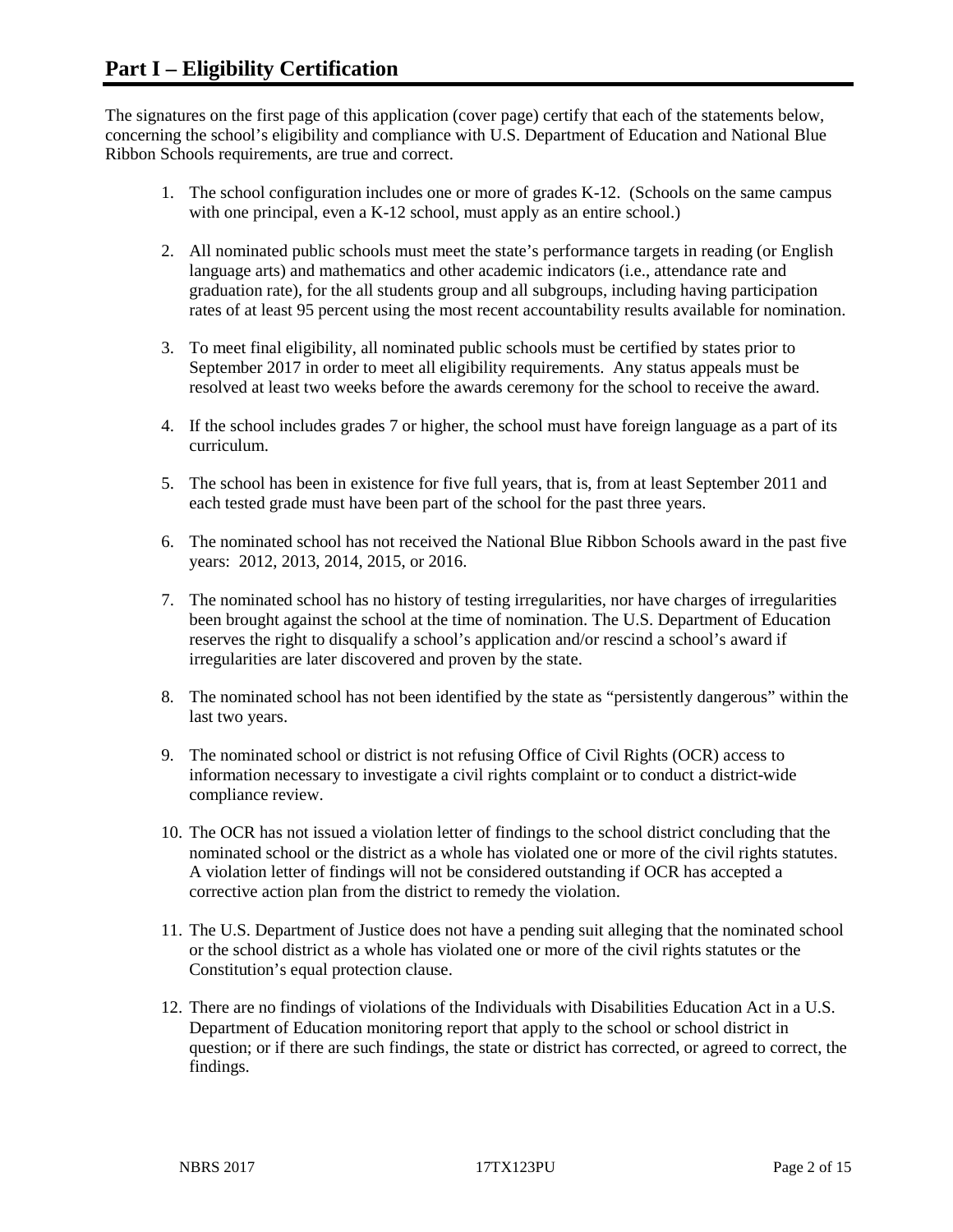#### **Data should be provided for the most recent school year (2016-2017) unless otherwise stated.**

#### **DISTRICT**

1. Number of schools in the district  $\overline{7}$  Elementary schools (includes K-8) (per district designation): 3 Middle/Junior high schools 2 High schools 0 K-12 schools

12 TOTAL

**SCHOOL** (To be completed by all schools)

- 2. Category that best describes the area where the school is located:
	- [] Urban or large central city [ ] Suburban with characteristics typical of an urban area [X] Suburban [ ] Small city or town in a rural area [ ] Rural
- 3. Number of students as of October 1, 2016 enrolled at each grade level or its equivalent in applying school:

| Grade                           | # of         | # of Females | <b>Grade Total</b> |
|---------------------------------|--------------|--------------|--------------------|
|                                 | <b>Males</b> |              |                    |
| <b>PreK</b>                     | 0            | $\theta$     | 0                  |
| K                               | 29           | 29           | 58                 |
| 1                               | 39           | 43           | 82                 |
| $\overline{2}$                  | 33           | 47           | 80                 |
| 3                               | 37           | 47           | 84                 |
| 4                               | 44           | 42           | 86                 |
| 5                               | 35           | 39           | 74                 |
| 6                               | 0            | 0            | 0                  |
| 7                               | 0            | 0            | 0                  |
| 8                               | 0            | 0            | 0                  |
| 9                               | 0            | 0            | 0                  |
| 10                              | $\theta$     | 0            | $\Omega$           |
| 11                              | 0            | 0            | $\mathbf{\Omega}$  |
| 12 or higher                    | 0            | 0            | 0                  |
| <b>Total</b><br><b>Students</b> | 217          | 247          | 464                |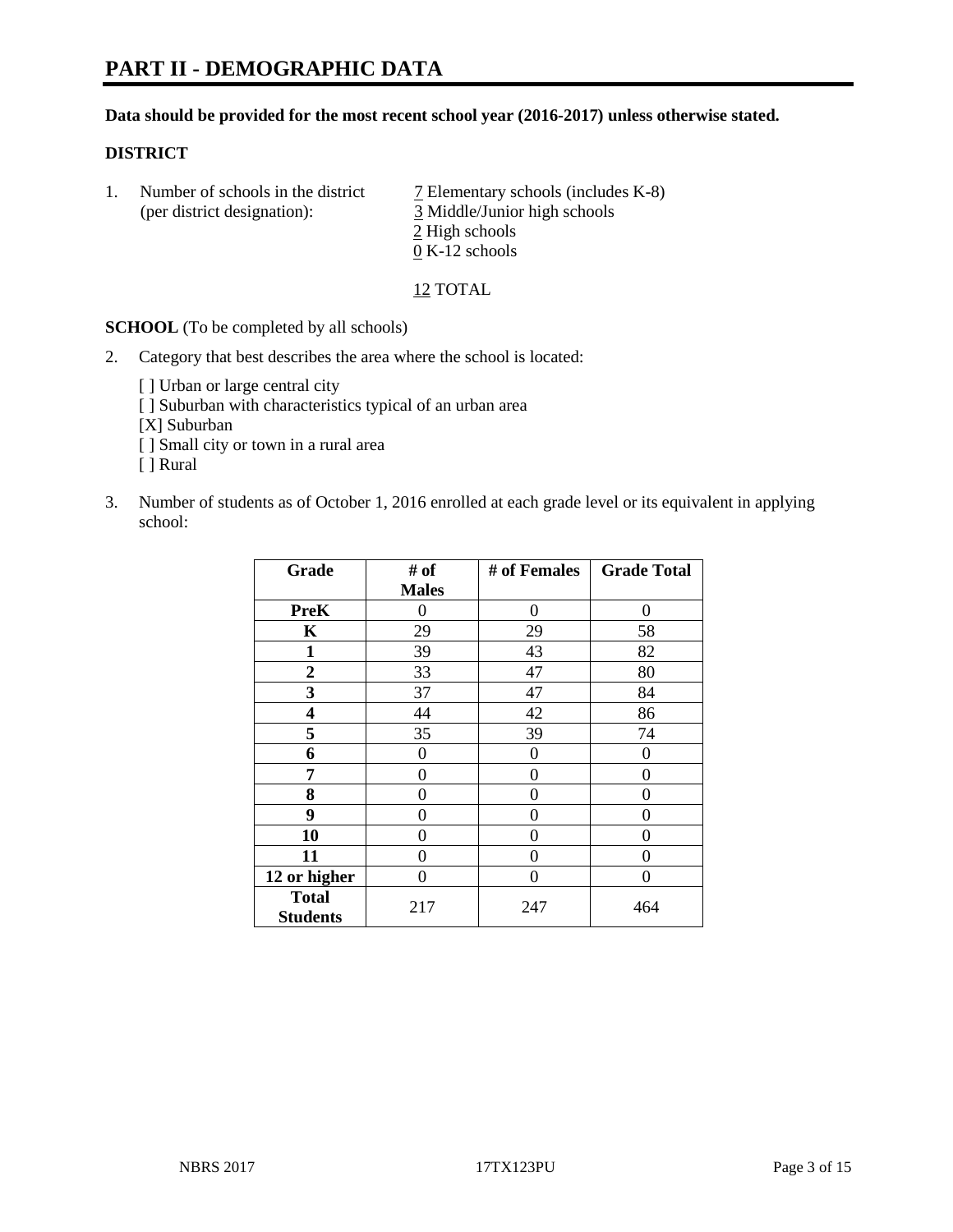the school: 1 % Asian

4. Racial/ethnic composition of  $1\%$  American Indian or Alaska Native 8 % Black or African American 41 % Hispanic or Latino 0 % Native Hawaiian or Other Pacific Islander 46 % White 3 % Two or more races **100 % Total**

(Only these seven standard categories should be used to report the racial/ethnic composition of your school. The Final Guidance on Maintaining, Collecting, and Reporting Racial and Ethnic Data to the U.S. Department of Education published in the October 19, 2007 *Federal Register* provides definitions for each of the seven categories.)

5. Student turnover, or mobility rate, during the 2015 – 2016 school year: 14%

This rate should be calculated using the grid below. The answer to (6) is the mobility rate.

| <b>Steps For Determining Mobility Rate</b>    | Answer |  |
|-----------------------------------------------|--------|--|
| (1) Number of students who transferred to     |        |  |
| the school after October 1, 2015 until the    | 32     |  |
| end of the 2015-2016 school year              |        |  |
| (2) Number of students who transferred        |        |  |
| from the school after October 1, 2015 until   | 42     |  |
| the end of the 2015-2016 school year          |        |  |
| (3) Total of all transferred students [sum of | 74     |  |
| rows $(1)$ and $(2)$ ]                        |        |  |
| (4) Total number of students in the school as | 513    |  |
| of October 1, 2015                            |        |  |
| (5) Total transferred students in row (3)     | 0.144  |  |
| divided by total students in row (4)          |        |  |
| $(6)$ Amount in row $(5)$ multiplied by 100   | 14     |  |

6. English Language Learners (ELL) in the school: 2 %

9 Total number ELL

Specify each non-English language represented in the school (separate languages by commas): Spanish, Vietnamese

- 7. Students eligible for free/reduced-priced meals: 48 % Total number students who qualify: 226
- 8. Students receiving special education services: 9 %

41 Total number of students served

Indicate below the number of students with disabilities according to conditions designated in the Individuals with Disabilities Education Act. Do not add additional conditions. It is possible that students may be classified in more than one condition.

| 9 Autism                              | $\underline{0}$ Orthopedic Impairment                 |
|---------------------------------------|-------------------------------------------------------|
| 0 Deafness                            | 9 Other Health Impaired                               |
| 0 Deaf-Blindness                      | 4 Specific Learning Disability                        |
| 4 Emotional Disturbance               | 9 Speech or Language Impairment                       |
| $\underline{0}$ Hearing Impairment    | 1 Traumatic Brain Injury                              |
| 5 Mental Retardation                  | $\underline{0}$ Visual Impairment Including Blindness |
| $\underline{0}$ Multiple Disabilities | <b>0</b> Developmentally Delayed                      |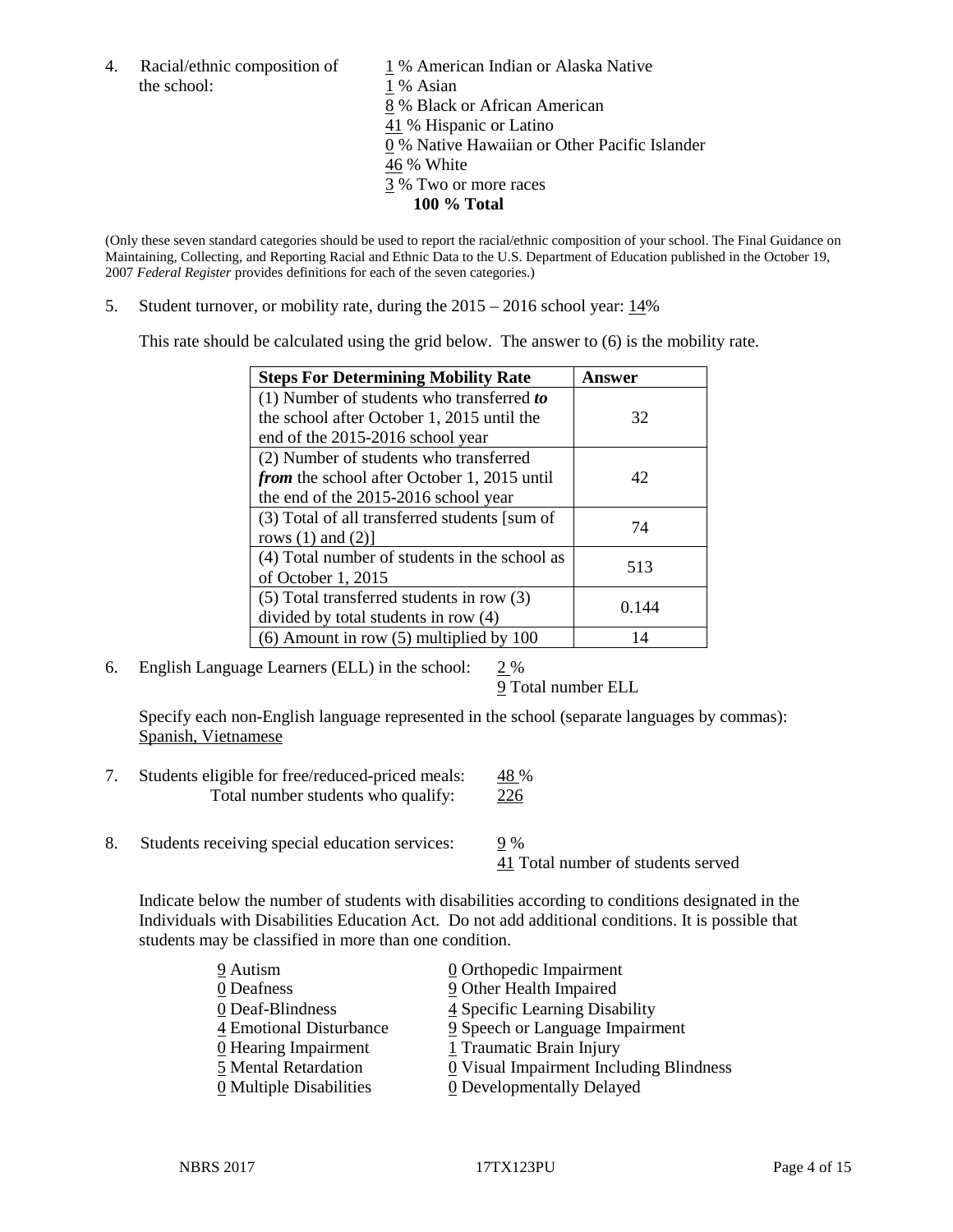- 9. Number of years the principal has been in her/his position at this school:  $1$
- 10. Use Full-Time Equivalents (FTEs), rounded to nearest whole numeral, to indicate the number of school staff in each of the categories below:

|                                        | <b>Number of Staff</b> |
|----------------------------------------|------------------------|
| Administrators                         |                        |
| Classroom teachers including those     |                        |
| teaching high school specialty         | 22                     |
| subjects                               |                        |
| Resource teachers/specialists/coaches  |                        |
| e.g., reading, math, science, special  | 7                      |
| education, enrichment, technology,     |                        |
| art, music, physical education, etc.   |                        |
| Paraprofessionals under the            |                        |
| supervision of a licensed professional | 11                     |
| supporting single, group, or classroom |                        |
| students.                              |                        |
| Student support personnel              |                        |
| e.g., guidance counselors, behavior    |                        |
| interventionists, mental/physical      |                        |
| health service providers,              | $\mathcal{D}$          |
| psychologists, family engagement       |                        |
| liaisons, career/college attainment    |                        |
| coaches, etc.                          |                        |

- 11. Average student-classroom teacher ratio, that is, the number of students in the school divided by the FTE of classroom teachers, e.g.,  $22:1$  16:1
- 12. Show daily student attendance rates. Only high schools need to supply yearly graduation rates.

| <b>Required Information</b> | 2015-2016 | 2014-2015 | 2013-2014 | 2012-2013 | 2011-2012 |
|-----------------------------|-----------|-----------|-----------|-----------|-----------|
| Daily student attendance    | 95%       | 95%       | 95%       | 95%       | 96%       |
| High school graduation rate | 0%        | 0%        | 0%        | 9%        | 0%        |

#### 13. **For high schools only, that is, schools ending in grade 12 or higher.**

Show percentages to indicate the post-secondary status of students who graduated in Spring 2016.

| <b>Post-Secondary Status</b>                  |    |
|-----------------------------------------------|----|
| Graduating class size                         |    |
| Enrolled in a 4-year college or university    | 0% |
| Enrolled in a community college               | 0% |
| Enrolled in career/technical training program | 0% |
| Found employment                              | 0% |
| Joined the military or other public service   | 0% |
| )ther                                         |    |

14. Indicate whether your school has previously received a National Blue Ribbon Schools award. Yes No X

If yes, select the year in which your school received the award.

15. In a couple of sentences, provide the school's mission or vision statement.

Develop critical thinking and character traits that prepare students for college by building relationships, holding high expectations, and learning within a caring and collaborative environment.

16. **For public schools only**, if the school is a magnet, charter, or choice school, explain how students are chosen to attend.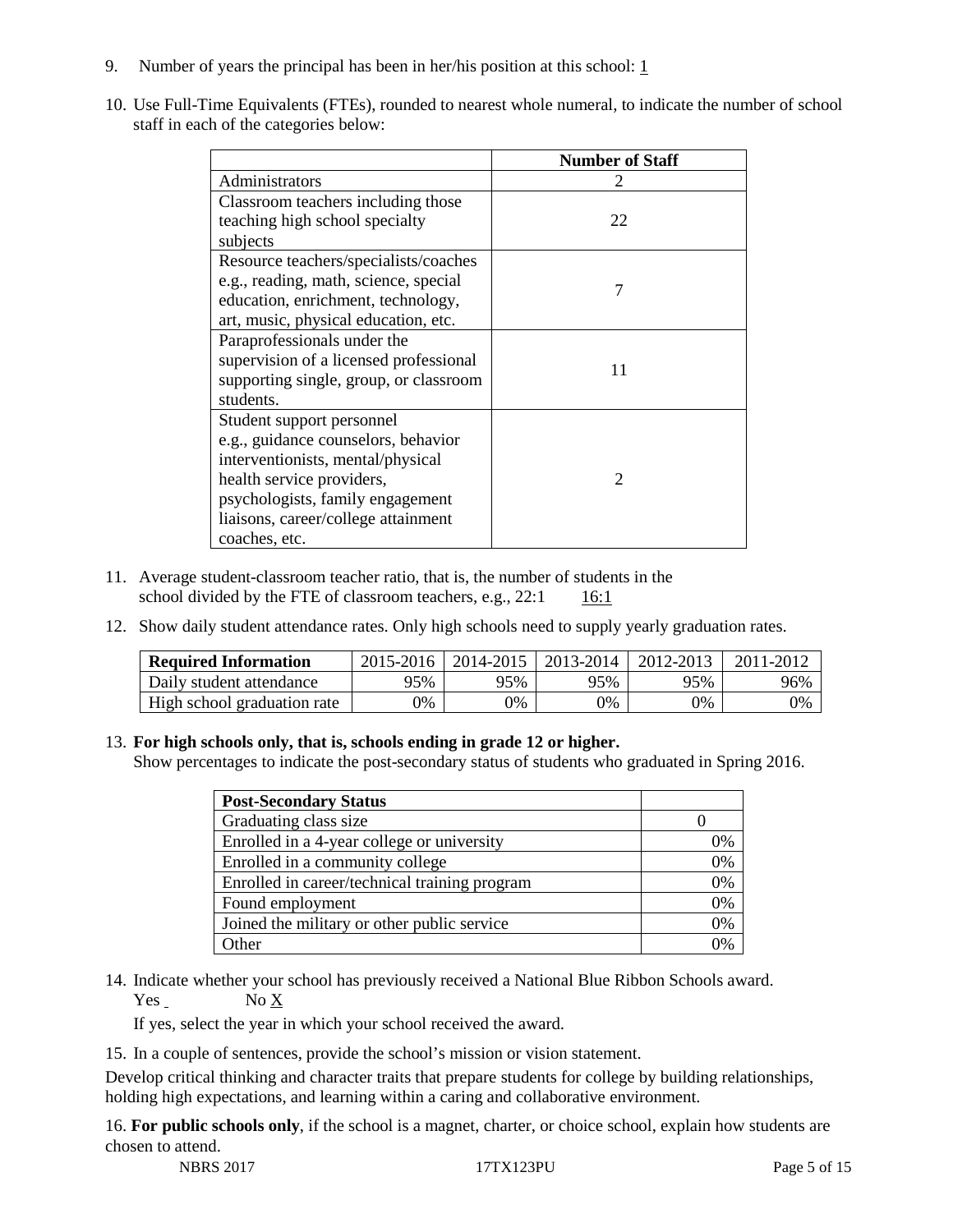# **PART III – SUMMARY**

Jennie Reid Elementary (JRE) is in the heart of the La Porte Independent School District in La Porte, Texas. It is home to 471 students who have a wide range of needs and strengths. Named after an inspirational school counselor, JRE opened its doors in 1981 to serve a growing suburban community. The petrochemical industry and the nearby Port of Houston drive the local economy. Housing includes a governmentsubsidized apartment complex adjacent to the school, in addition to a well-established neighborhood, where families take pride in the community and school. Parents expect and support the tradition of excellence in this neighborhood school.

JRE has been a proud and steady learning community for generations. It is traditionally said, "once a Roadrunner, always a Roadrunner." Many alumni have returned to the school as teachers, staff and/or volunteers, and are invaluable contributors to the school's vision and mission. The school selectively invites past students to be guest speakers at the monthly school assemblies to promote the importance of hard work and character.

Changing demographics, family structures, mobility, and increased academic standards, pose both challenges and opportunities for student achievement and continued parental involvement. Although these changes have posed unique challenges, the JRE staff has been proactive in their efforts to maximize student achievement. This is evidenced by the Texas Education Agency (TEA) designation of distinctions, including Top 25% Student Progress and Top 25% Closing Performance Gaps, awarded in 2014-2015 and 2015-2016.

To address the ongoing challenges, JRE developed a master schedule that embeds intervention time throughout the school day. Retired certified teachers provide targeted interventions in small group settings to support the efforts of the classroom teachers. Opportunities that support increased student engagement and achievement include enrichment clubs, an outdoor nature center, a chess team, gifted and talented programming and robotics. JRE is especially proud to develop student leaders to serve as mentors for students in need as a way to develop leadership and stewardship skills. In addition, students in kindergarten through second grade participate in a summer reading camp to maintain and grow their literacy skills. To accommodate parent schedules and changing family structures, JRE has effectively promoted electronic communication, allowing easy access to student data, campus events, and recognitions.

The JRE mission is "to develop in every student the critical-thinking skills and great character traits that will afford them every opportunity to be prepared for college by building relationships, holding high expectations and learning within a caring and collaborative environment."

Collaboration is critical to JRE's success. It starts with a year-long commitment to vertical meetings that ensure aligned learning, effective professional development, parent events and leadership meetings. These and other priorities are scheduled and communicated through a shared master calendar to illustrate their importance and to guide work at the school. To further achieve the school's mission, teachers utilize a carefully designed lesson template that incorporates critical-writing prompts and planned questions for turnand-talk strategies. The school has a deliberately designed data room where teachers come together weekly to brainstorm and engage in discussions about student achievement to further ensure alignment with annual goals. All vertical resources and current student data are maintained in the room so they are easily accessible to stakeholders.

JRE's commitment to purposeful collaboration with students, parents and staff supports ongoing improvement and success. At the annual Open House, teachers share a school-wide presentation with parents to communicate the school's expectations and mission. In addition, teachers create student-driven social contracts that the teachers post and the class members sign as an important symbol supporting character expectations. Furthermore, the principal, assistant principal, and counselor kick off the first week of school by posting a large conduct pledge poster in the main hallway. Students and staff take pride in signing their names as a promise to respect the rules and character expectations that will contribute to their success. The culmination of the year would not be complete without Water Day, an annual celebration that brings together staff, community and families to recognize the success of the school year.

NBRS 2017 17TX123PU Page 6 of 15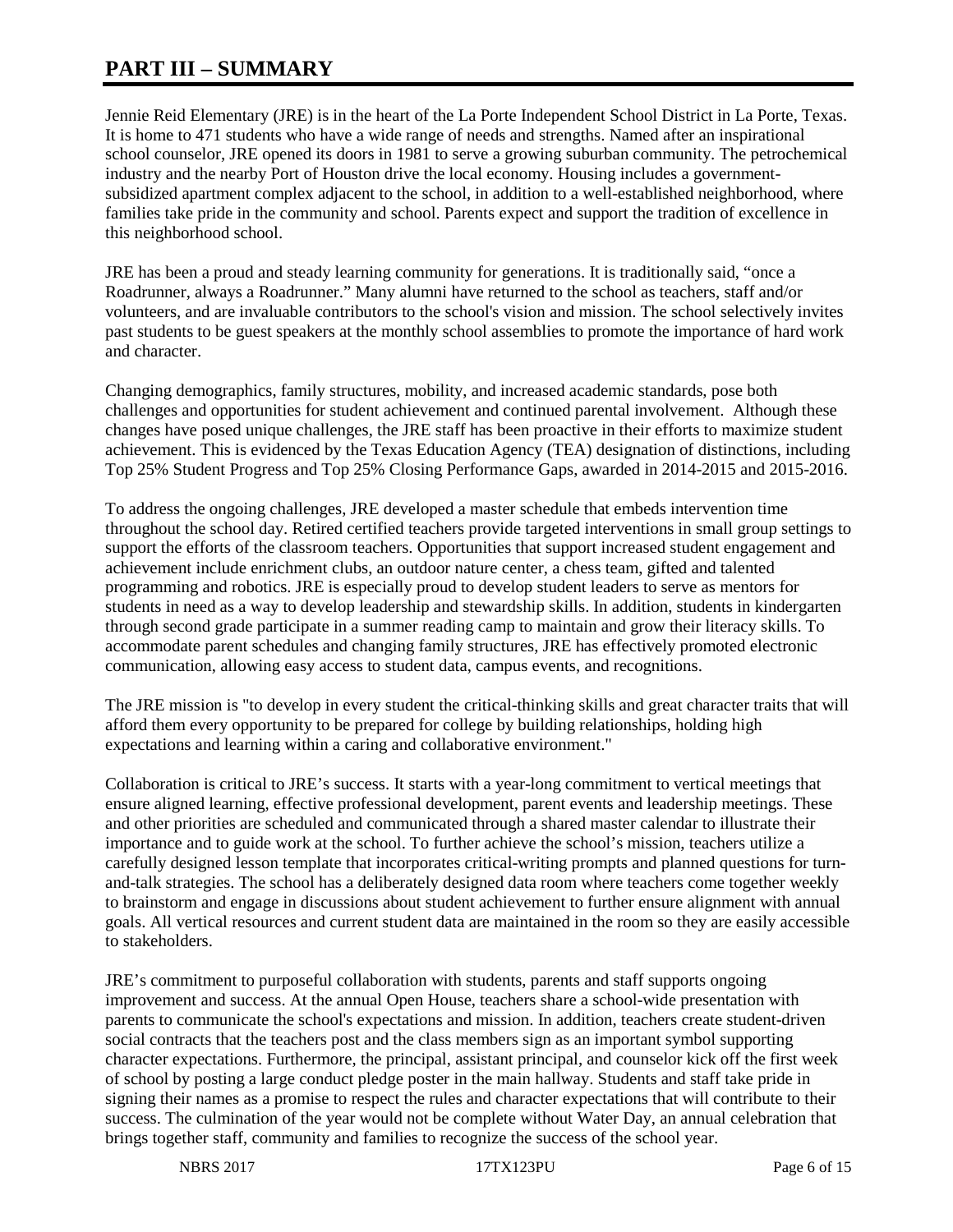The school philosophy is simple: JRE makes no excuses to ensure the character and academic success for all students. Even through adversity, this belief remains true. In 2008, Hurricane Ike hit the Texas Gulf Coast and JRE welcomed displaced students for one and a half school years while their school was being rebuilt. In 2015, a tornado struck our school and neighborhood. Teachers and staff came together to reorganize water-damaged classrooms and prepare for the students return. In spite of these natural disasters, JRE was recognized as a High Progress Title I Reward School in 2015-2016.

Although the school mascot, the tenacious roadrunner, is not found in this southeastern part of Texas, the mascot and school motto, "Racing Towards College Success," serve as reminders to strive for excellence in this competitive generation.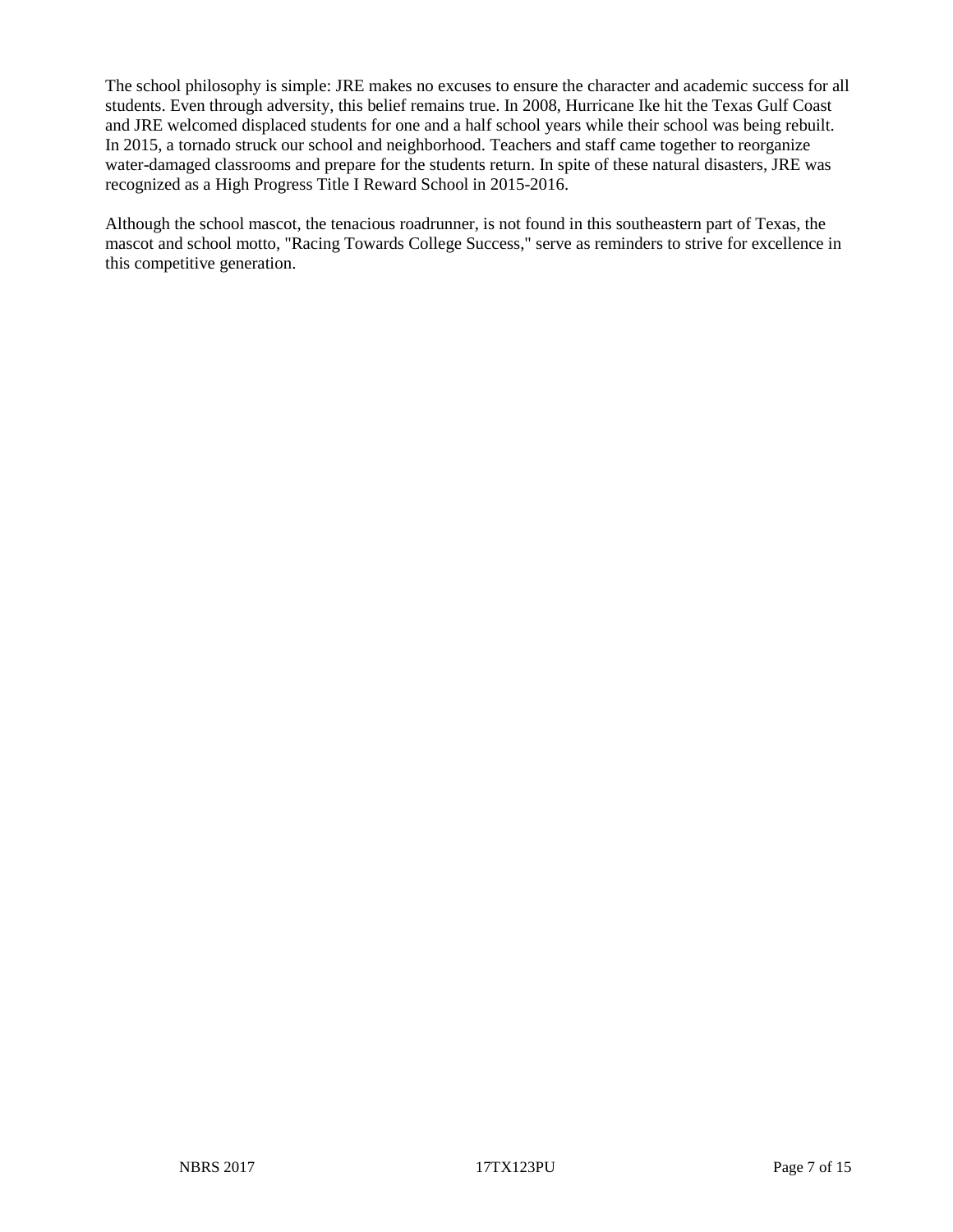## **1. Core Curriculum:**

Engaging, quality instruction is the cornerstone to student success. Focused small-group teaching, flexible scheduling, enrichment opportunities and individualized intervention assure that JRE students have opportunities to engage in a rigorous and relevant core curriculum.

Civic learning is displayed and demonstrated throughout JRE. As examples, campus expectations are proudly posted in every classroom, encouraging students to be trustworthy, respectful, responsible, fair, caring citizens. Each class creates a social contract based on campus expectations and student input. Students actively participate in the democratic process through voting opportunities and mock elections. Students explore citizenship and help others by donating food to a community pantry, books for a children's home, and money for medical research. Monthly college assemblies provide opportunities for community volunteers to share career experiences and discuss citizenship.

All grade-level content areas follow the district's curriculum as articulated in the Texas Essential Knowledge and Skills (TEKS) aligned scope and sequence.

A readers and writers workshop model forms the basis for the Reading/English Language Arts (ELAR) curriculum. JRE selected this model because it allows students to participate in teacher-modeled minilessons and independent practice. It also provides the opportunity for individualized feedback. The model includes opportunities for students to demonstrate listening, speaking, reading and writing skills, builds in needs-based differentiation, and promotes rigorous instruction that guides students to become critical readers and writers. The school supports the curriculum with a leveled literacy library, allowing students to read books on their specific levels and interests. Guided reading groups are conducted according to individual levels.

The math curricular approach is based on a problem-solving model. JRE chose the approach because it allows students to engage in a specific problem-solving strategy that integrates three explicit steps: vocabulary instruction, cooperative student groups that analyze word problems, and collaborative critical writing experiences to explain process and solution. Students build foundational skills through teacher taught mini-lessons utilizing manipulatives, task cards, games and high-level questioning. Spiral review provides students with opportunities to revisit concepts and remain proficient in foundational skills needed for higher-level work. Instructional methods support problem-solving and skill mastery through differentiated small-group instruction, hands-on learning, computer-based instruction and learning stations. Interactive notebooks are created to support state standards and allow objectives to be pre-taught, spiraled and revisited. They also provide a valuable home-to-school connection.

Students participate in science through total engagement, including brain-based strategies, multiple intelligences, learning by doing and hands-on activities. This curricular approach was chosen because it affords students the opportunity to build foundational skills and engage in higher-order thinking by conducting experiments, building models, testing hypotheses and making connections to prior learning. It provides opportunities for students to see themselves as scientists in the real world through field trips to the zoo, a local aeronautics agency, farms and horticultural exhibitions. JRE has a fourth- and fifth-grade robotics team that participates in robotics competitions. The campus nature center serves as an outdoor classroom, where students investigate creatures and plants in their natural habitat. Students track growth rates, analyze the effects of nature on plants, and evaluate weather and climate effects on nature. These experiences facilitate understanding of cause and effect relationships, and expose students to a relevant and rigorous science curriculum that integrates real-world applications and builds skills needed for a future career.

Learning in social studies centers around an interdisciplinary curricular approach. This approach was chosen because it connects social studies with other content areas. Students make connections to their world outside of the classroom while building foundational skills, such as vocabulary development, knowledge of world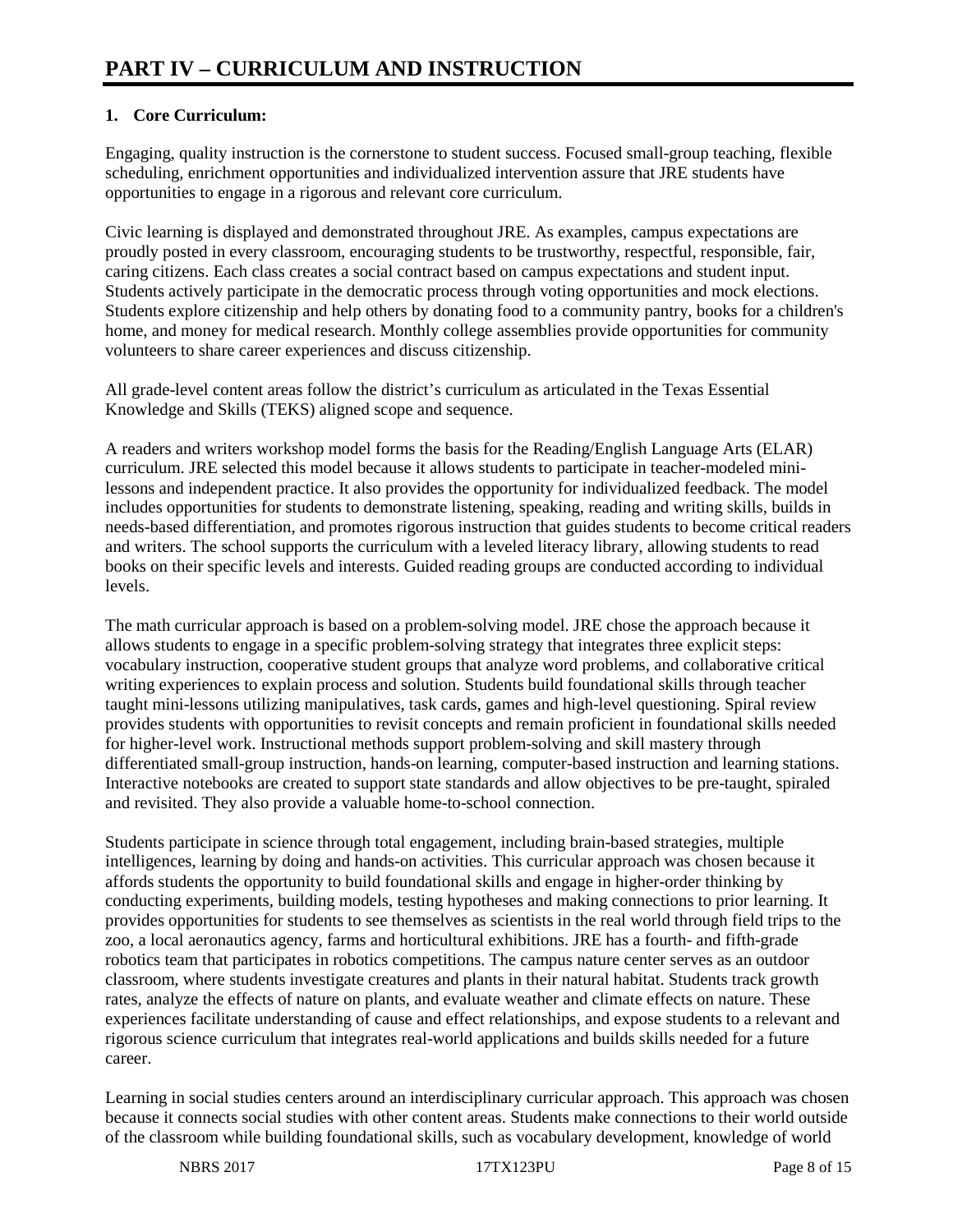cultures, customs, geography and traditions, as well as contributions of historical figures. Teachers utilize a weekly newspaper publication to analyze and synthesize the social studies content. The newspaper incorporates nonfiction and historical fiction genres, engages student groups in discussions and allows students the opportunity to experience life from different viewpoints. By providing project-based learning opportunities, discussions, class read-alouds, and exposure to historical content, students are able to transfer their knowledge and advance academic achievement.

## **2. Other Curriculum Areas:**

Through the school's performing and visual arts, health and physical education (PE), and technology curriculum, JRE students are challenged physically, creatively and technologically. All courses across all grade levels incorporate aspects of the performing and visual arts, health and PE, music and technology TEKS into the curriculum framework. Kindergarten through fifth grade students also access other curriculum areas by attending PE, music and technology classes on a weekly basis.

The performing and visual arts program at JRE incorporates a variety of experiences in which students participate. The lessons are developed to address the specific, grade-level expectations set by state standards and include kindergarten through fifth grade. In music, students have the weekly opportunity to explore a variety of instruments, both through example and hands-on experience. Instruments include, but are not limited to, ukulele, recorder, percussion, string, woodwind and brass. Through the music program, students learn basic music literacy in the study of notational symbols and durational values. A cross-cultural element is introduced in the form of music history. For example, Italian music vocabulary terms for various tempi and dynamics are the same as those used in written composition.

Second and fifth graders experience a yearly field trip to hear and participate in a local symphony's outreach program. The instrument families are explored, and students have a chance to hear many different styles of music and ask questions directly to the performers. In addition, first and fourth grade students attend area theatre performances that enhance the students' understanding of dramatic and literary elements.

For visual arts, selected masterpieces are displayed via technology, and artistic elements are discussed across courses. Visual composition and use of color are studied and applied to classroom artwork. Students have the opportunity to participate and compete in the livestock rodeo art show. Classroom teachers commonly incorporate performing and visual arts across the curriculum in a variety of ways.

In addition, all students participate in the district's TEKS-aligned curriculum for health and PE designed to increase physical activity and foster healthy lifestyle habits. The health and PE scope and sequence is organized in strands. Students demonstrate mastery of the TEKS through their participation in a variety of activities. For example, the campus-wide running program is designed to support the goal of increasing physical activity and encouraging health throughout the students' lifespan. Students track their mileage and are rewarded with a foot charm necklace and school recognition for every eight miles completed. JRE reports these miles to a campaign with a national goal of reaching one billion miles. In addition, students and teachers participate in a school fun run, supporting their love for running and moving. Field Day encompasses a half-day of twelve favorite games and activities.

Health education is vital in supporting JRE's commitment to teaching the whole child. The PE teacher and the nurse work together to provide students TEKS-aligned health lessons on a regular basis. In addition, all JRE students participate in enrichment activities the support health education. For example, a water safety program provided by the beach patrol and a drug awareness program is used to encourage saying no to drugs. JRE also participates in Fire Prevention Week, a dental health presentation, and a shelter-in-place presentation for safety in the event of releases from chemical plants in the area. JRE students and families engage in an annual "Get Off the Couch Night" to encourage families to come together to promote fitness, fun and health.

JRE implements a district-developed technology applications curriculum addressed in the TEKS. During computer lab time, kindergarten through fifth graders are required to earn a Digital Driver's License through participation in internet safety, network etiquette and digital citizenship lessons. Once the Digital Driver's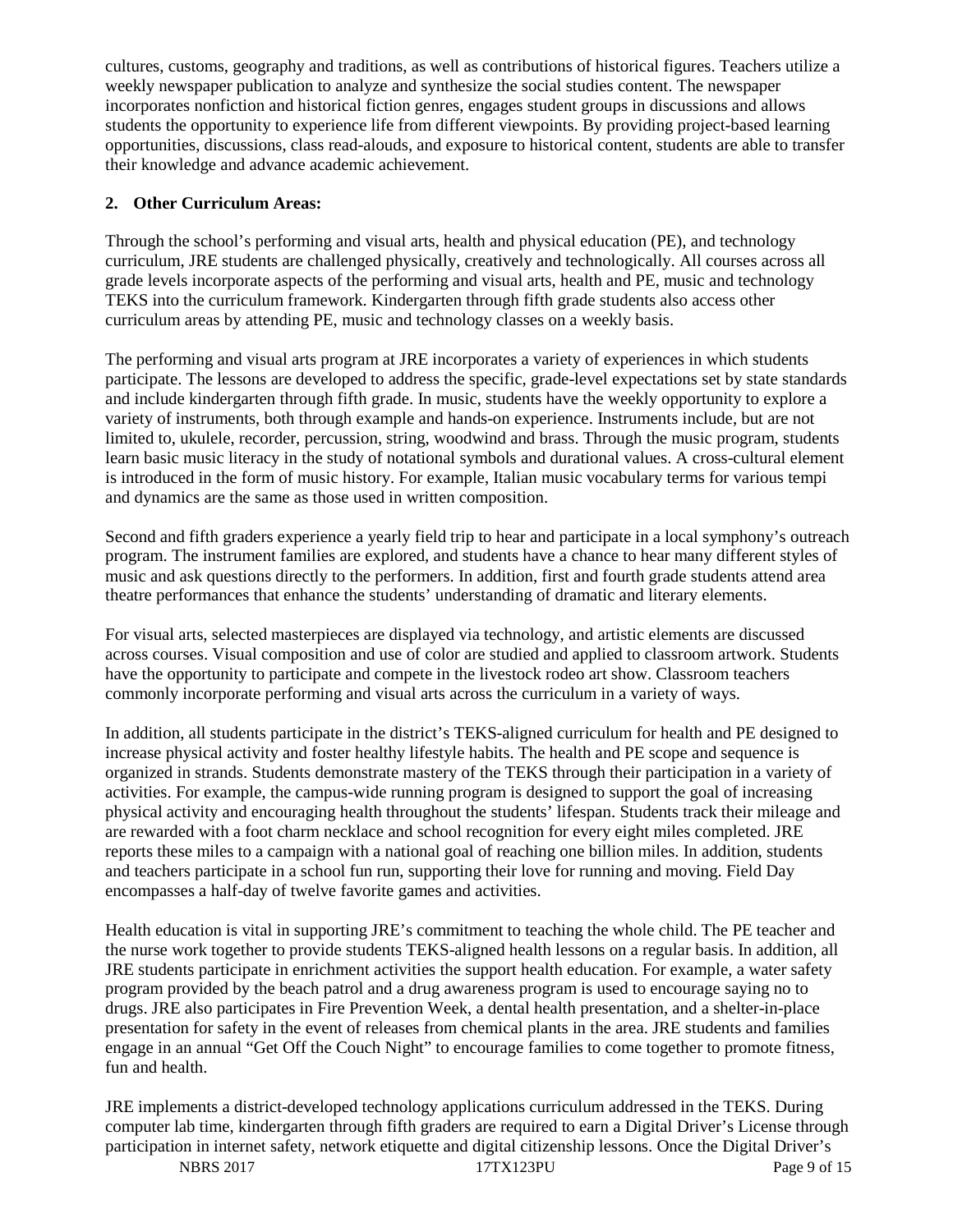License has been earned, students then learn how to use productivity applications. Teacher-developed lessons introduce and extend students' knowledge of creating documents, spreadsheets and presentations. These technological skills, along with keyboarding, are integrated into the curriculum through the creation of projects specific to learning in the classroom. Students synthesize these technology skills to create TEKSdriven products that communicate academic learning.

#### **3. Instructional Methods, Interventions, and Assessments:**

JRE utilizes both formative and summative assessments to collect data, inform instruction and improve student performance. Reading growth is monitored through numerous tools. Kindergarten through second grade students are given an assessment measuring letter recognition and word knowledge. All students complete a monthly computer-based reading assessment identifying appropriate reading ranges and providing teachers with data on reading tiers, areas of need and suggested intervention activities. Three times each year, teachers administer a developmental reading assessment to determine independent reading levels that drive purposeful, targeted, guided reading instruction. In other curricular areas, students are given unit assessments and weekly quick checks both to ensure retention of instruction and address gaps in student learning. More formal data is collected through benchmarks twice a year and annual state testing.

Assessment data is continuously utilized to meet the needs of students and improve instruction. Ever-present student data binders are created annually and maintained by teachers. The data includes, but is not limited to, academic history, current performance data and plans for helping each student achieve academic success. Professional Learning Community (PLC) meetings are held weekly to analyze assessment data, and quintile reports are created to assist teachers in forming instructional groups that address the needs of all students. Vertical team meetings are held throughout the year to discuss both grade-level expectations and gaps in student learning. Based on current state accountability, no achievement gaps of 10 or more percentage points exist.

JRE works hard to meet the needs of all learners through a variety of strategies, beginning with the use of tiered instruction. In Tier 1, instruction delivered to all students, teachers use the 5-E model to guide students through the learning process by allowing them to engage, explore, explain, expand and evaluate each unit of study. Lessons are designed to meet all levels of Bloom's Taxonomy, focusing on the higher levels as often as possible. Teachers plan for learners by incorporating Individualized Education Plan (IEP) goals for special education students and English language proficiency standards for English language learners.

In Tier 2 and Tier 3, differentiated instruction is delivered to reinforce skills for struggling students or extend learning for high achieving or gifted students through the use of small group instruction, learning stations and independent activities. When students demonstrate academic struggles, Tier 2 interventions are implemented, including small group instruction within the classroom, peer tutoring, study buddies with community members and computer-based intervention programs. When a student is unsuccessful with Tier 2 interventions, more intensive interventions are put into place. Students who are in need of Tier 3 instruction are pulled out by interventionists, who work on specific, skill-based deficits that have been identified through on-going assessments. Struggling students also participate in before-, during- and afterschool tutoring provided by classroom teachers, interventionists, special education teachers and many other staff members who are willing to help. JRE is home to various special education programs including resource, life skills and an approach to positive student success for students with emotional disturbances. Each of these integrate program-based interventions for students with special needs.

JRE not only focuses on the academic needs of students, but also the social-emotional needs through programs such as monthly guidance groups, faculty-student mentor partnerships and study buddies with community members. Students from families experiencing financial difficulties are provided food on the weekends in a discreet manner through our partnership with the food bank.

To ensure that gifted and high-performing students maintain high levels of academic achievement, JRE's Gifted and Talented program (GT) provides enrichment opportunities through a pull-out program with problem-based learning activities. Gifted students are required to participate in the TEA's Texas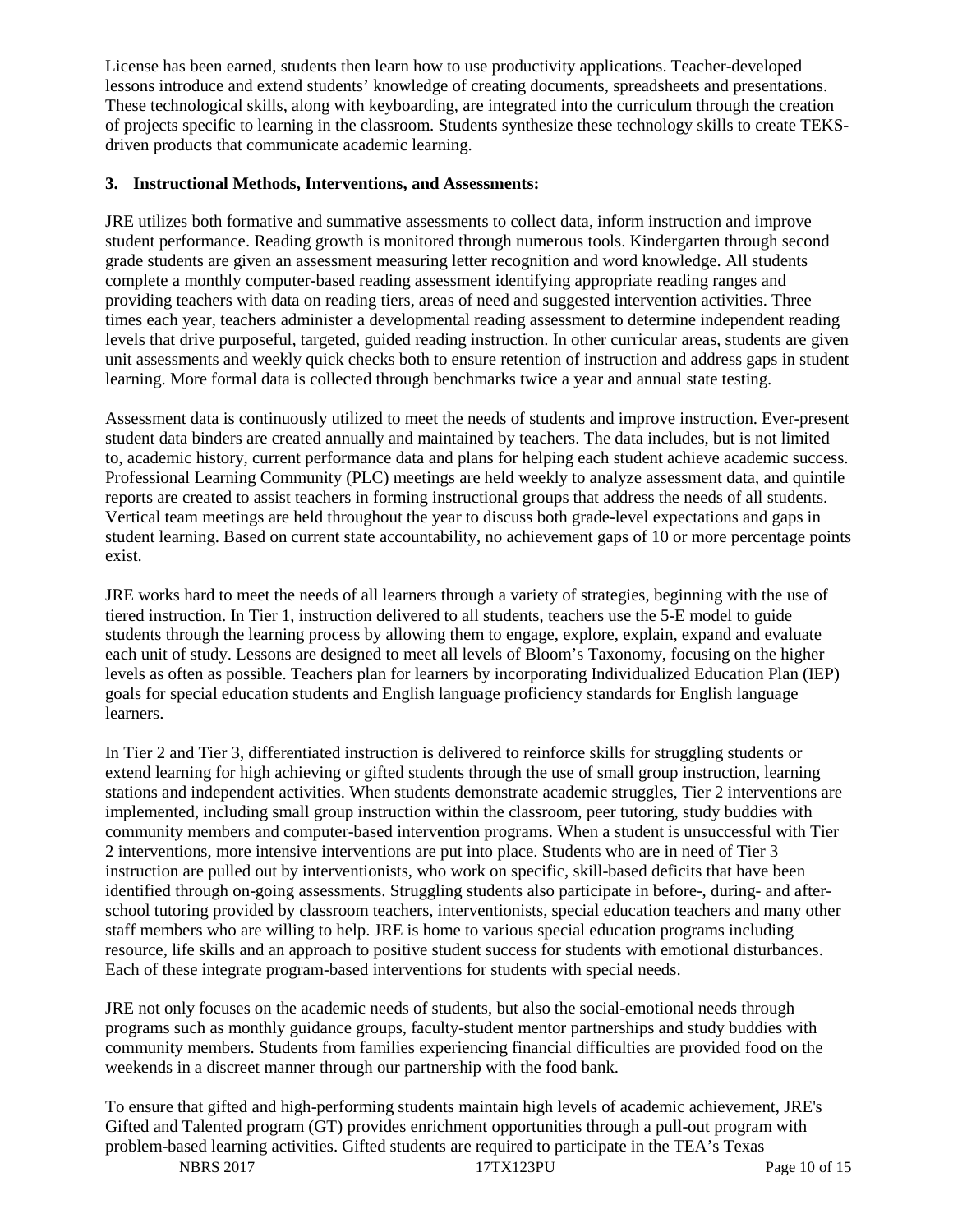Performance Standards Project, giving them the opportunity to focus on an area of personal interest. GT students are required to participate in at least three competitions a year, including spelling bee, robotics, storytelling, oral reading and number sense. High-performing students are provided with differentiated instruction within the classroom, as are GT students.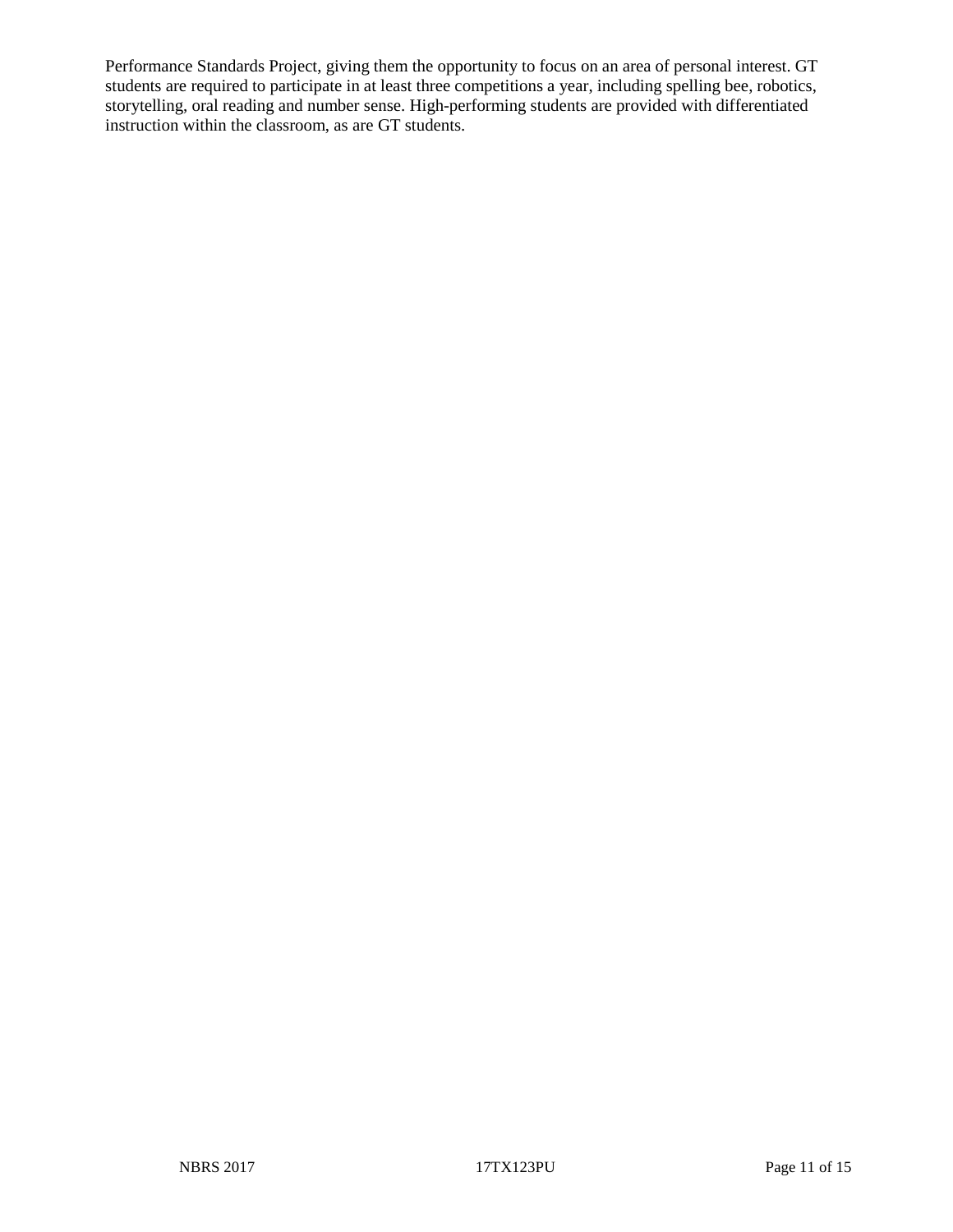## **1. School Climate/Culture:**

JRE students love their school! Student motivation, engagement and ownership is evident in the students' academic growth. Students recognize and value the importance of attending school every day, and this commitment does not go unnoticed. Grade levels are challenged to meet perfect attendance goals by rewarding children with dress passes for the entire team. Daily, the principal makes school-wide announcements, recognizing the grade level for their achievement. The outcome of stable attendance results in successful mastery of the learning standards. Another student motivator is the JRE reading program. Reaching their reading goals results in incentives such as celebrations, awards and a "mystery" end-of-year field trip. Participation in this year-long program yields consistent increases in student performance.

A positive campus environment also supports social growth. Relationships are built through Roadrunner Talk Time, a morning meeting occurring daily to discuss citizenship topics. These topics are reinforced campus-wide, supporting a common social language. Students participate in extra-curricular clubs and organizations with offerings including chess, reading, cooking, leadership and fitness. These social opportunities provide them opportunities to collaborate and compromise as well as understand diversity and social tolerance.

Positive emotional health is developed through the JRE character education and guidance programs. The counselor provides guidance lessons monthly, focusing on topics ranging from self-esteem to trustworthiness. Students are recognized for demonstrating character traits by earning incentive cards for weekly drawings, recognition on the announcements, classroom recognitions, positive office visits and opportunities to become a "Student of the Month." Participation in the character education and guidance programs foster the emotional growth of JRE students by allowing them to acquire the skills needed to face challenges during their lifetime.

JRE teachers are developed and supported by recognizing specific contributions, accomplishments and service to the community. This recognition validates their ongoing desire to develop professionally. Teachers demonstrating outstanding instructional strategies earn diplomas that are proudly displayed. Faculty meetings begin with staff members gathered in a support circle to collaborate and share the positive connections taking place within the team and with students. Recognitions occur daily through email and face-to-face affirmations, as well as weekly through a staff newsletter. Special events, such as team building outings and themed luncheons for holidays and birthdays, allow teachers time to visit and enjoy one another. Teachers often remark that JRE is a positive place where hard work is honored and students are celebrated, resulting in increased teacher effectiveness and student achievement.

# **2. Engaging Families and Community:**

Parent and community engagement is a fundamental component of student success at JRE. The school strives to create meaningful relationships, ensure that families feel valued and promote engagement in all campus initiatives. JRE kicks off the year with a kindergarten orientation and meet and greet night prior to the first day of school to give families a chance to visit with staff and see classrooms. Student success is also tied to the ongoing communication with families, such as the monthly newsletter and calendar, campus webpage, call-out system, email reminders, teacher messaging, parent grade portal and notes home. In addition, two days are set aside each year to conduct parent-teacher conferences to ensure individual attention that solidifies the school-home partnership that is important to overall success.

Partnerships with local businesses, colleges and churches also are significant to student success. When students' basic needs are met, learning can occur. This is evidenced by community partnerships, such as dental and vision assistance, school supply and clothing drive and Christmas gifts for families in need. The La Porte Fire Department provides fire safety education and demonstrations for all students. A local petrochemical partner hosts a math/science night, nature center cleanup and provides study buddies to assist students academically and socially. Local college students participate in JRE's school-wide reading event,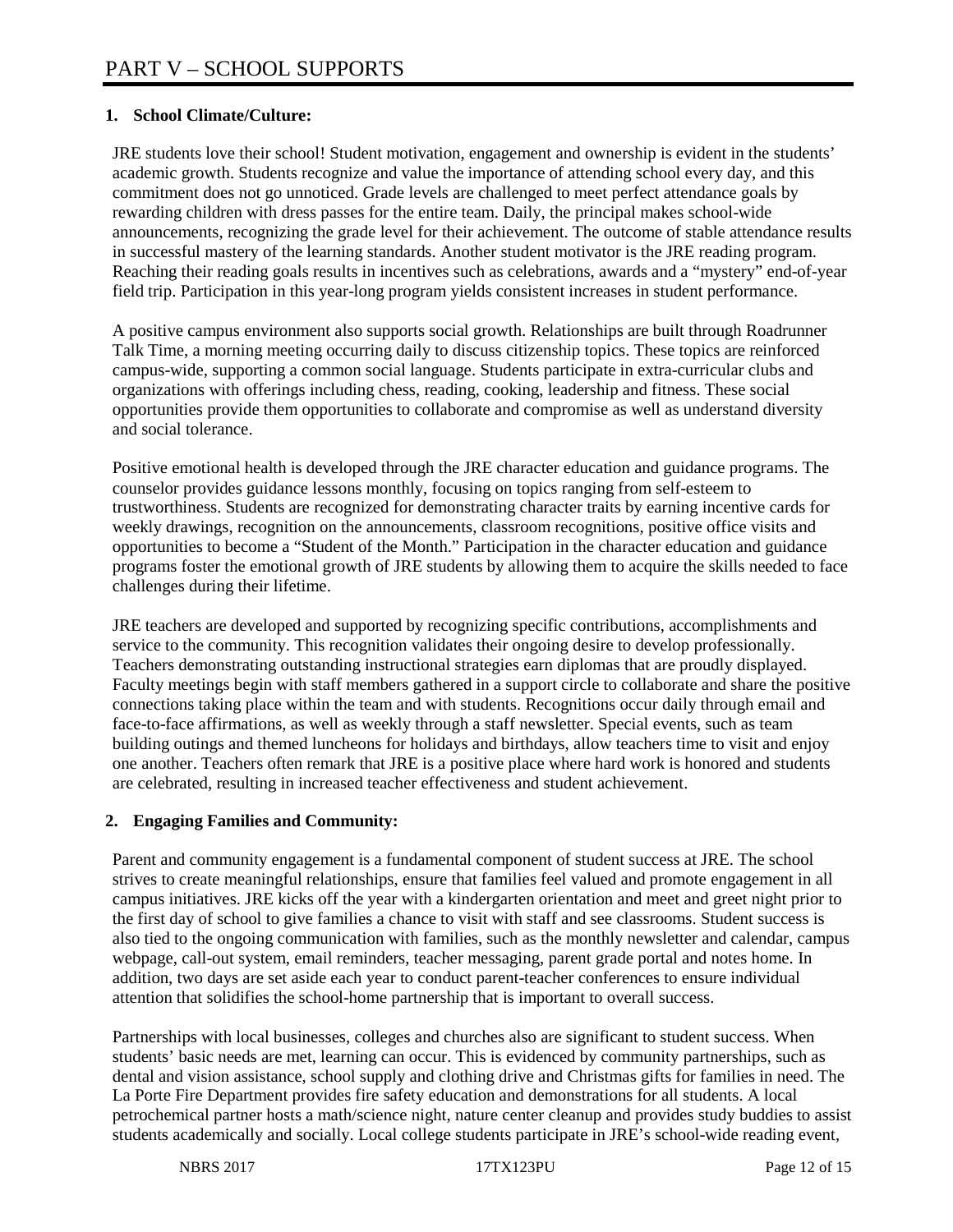read with small groups and mentor students, contributing to increased reading proficiency. Corporate funding allows students to attend the symphony, theatre productions and visit a local aeronautics attraction and the zoo. The local education foundation hosts a yearly district night that showcases student talents and individual projects. These worldly experiences become part of each student's toolbox allowing them to make connections to learning and increased success.

The Parent Teacher Organization (PTO) sponsors the Student of the Month celebration, Supper with Santa, Field Day, Reading Celebrations, Family Reading Night and Get Off the Couch Night. The PTO also supports the monthly college assemblies in which community speakers are invited to promote positive character traits, good citizenship and post-secondary readiness. PTO members recruit volunteers to support campus initiatives such as sight-word testing, reading buddies with students and mentoring. These family and community engagement events foster healthy relationships, provide role models and directly contribute to increased student achievement in the classroom.

#### **3. Professional Development:**

JRE has a life-long learner culture that is a critical component to student success because professional development is directly tied to the campus needs assessment. Ongoing professional development equips teachers with research-based instructional tools to support school improvement.

The campus professional development plan is derived from professional collaboration, data analysis and instructional teacher walkthroughs. The development plans target key components, such as curriculum, instructional strategies and research-based practices.

Every summer, the principal and a core group of teachers attend a designated professional conference supporting the philosophy and mission of the school. This group then plans training and activities for the rest of the instructional team. Teachers own the learning and share the wealth. The year begins with purpose and training that supports the campus mission.

Knowing the strengths and needs of staff is as equally important as knowing the strengths and needs of students. Data is collected throughout the year. State assessment data is analyzed to determine specifically which objectives continue to be a focus and which are reinforced. The collaborative work happens during professional learning team meetings, as grade level teams discuss how to address student instructional needs for the year. Action plans are developed that support the targeted objectives, which include listing research-based practices and finding professional development opportunities to be implemented and evaluated throughout the year.

The administrative team is committed to providing feedback through effective walk-through practices that support growth and development. Collegial observations provide opportunities for teachers to visit other classrooms to glean positive instructional practices. Knowledge gained through these observations is presented at vertical team meetings and professional development sessions.

PLC and campus vertical teams are critical to the ongoing communication of activities and strategies. Weekly horizontal and vertical meetings bridge the curriculum continuum from grade level to grade level, allowing for opportunities to debrief and support instructional strategies.

At the start of every school year, school administrators and teachers provide professional development to benefit teachers, staff and other administrators. In addition, a wide variety of courses is offered by the district, including those on state standards, dyslexia, ADHD, curriculum updates, core course instructional strategies, technology and safety. New teachers participate in the initial 30 hours of GT professional development during their first year in the classroom, and returning teachers participate in the annual sixhour GT update.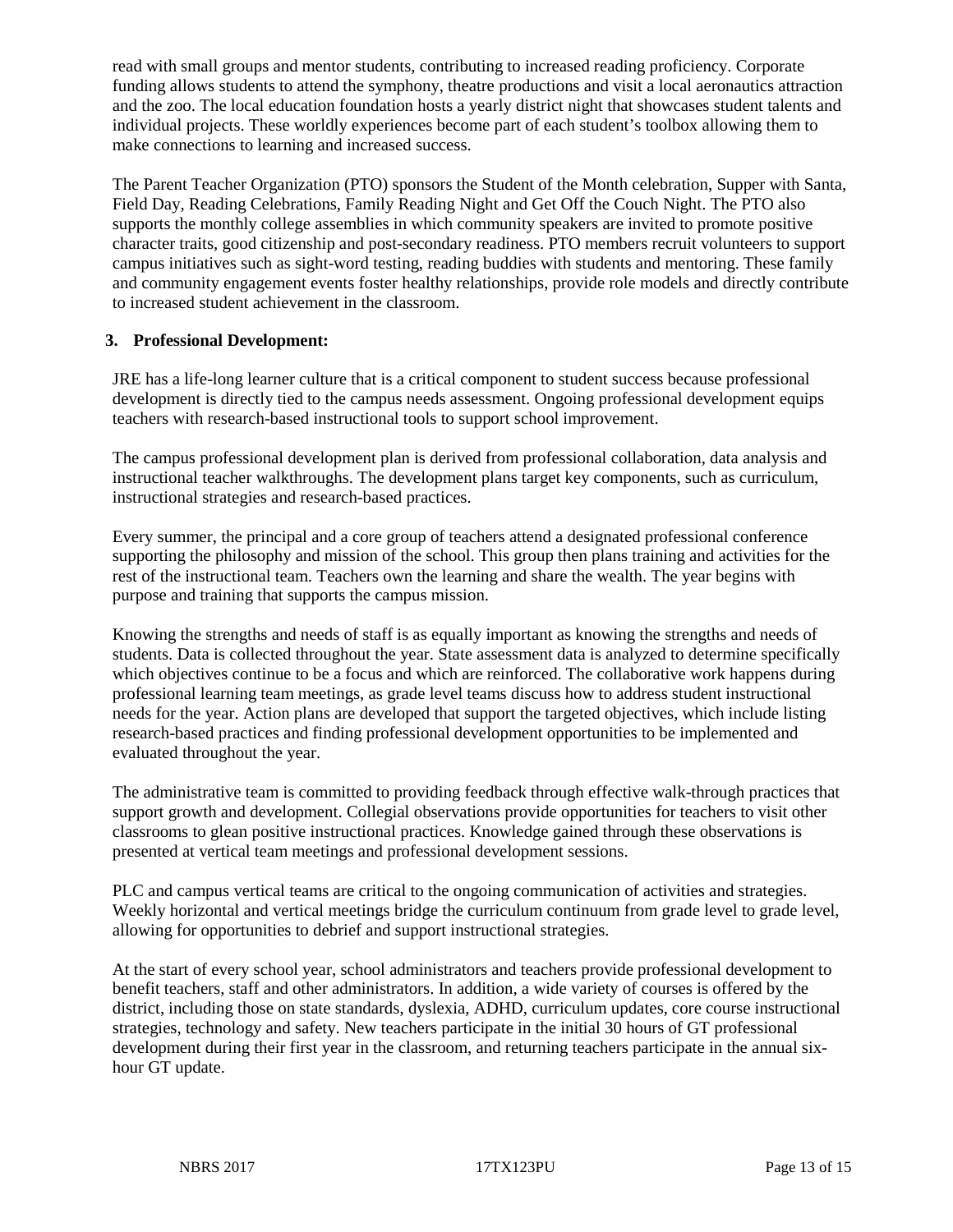#### **4. School Leadership:**

John G. Agno stated, "Leadership is an interactive conversation that pulls people toward becoming comfortable with the language of personal responsibility and commitment." To that end, JRE educators value and remain committed to developing school leadership. Every decision at JRE starts with the question, "How will this commitment impact student success?" The leadership philosophy at JRE is to do whatever it takes to ensure the academic and character success of each student. Every decision directly impacts student achievement. This focus drives all interaction with staff, teachers, students and other stakeholders to ensure that leadership decisions contribute positively to overall success.

The leadership team includes the principal, assistant principal, counselor, interventionists and special education support staff. In their respective roles, each member has clearly defined responsibilities impacting overall student success and learning. The principal sets the tone for the leadership team, schedules time for collaboration, ensures that resources are available and oversees the implementation of the curriculum. The assistant principal provides instructional leadership, analysis on assessment and monitors attendance and discipline. The counselor, interventionists and special education support staff maintain and monitor student data within the response-to-intervention (RTI) process and share their expertise regarding research-based instructional strategies that support students.

The leadership team sets the stage for each school year by working with the staff to create a social, professional contract that details common values, an understanding of professionalism and a commitment to continuous improvement. All members of the staff sign the final document, serving as a declaration to uphold the vision of the campus.

Through the implementation of specific systems in the areas of collaboration, intervention, curriculum alignment, assessment and data, campus leaders maintain the focus on student achievement. These systems are carried out with fidelity throughout the year in many different settings, such as professional learning teams, faculty meetings, vertical meetings and the campus improvement team.

The leadership team is further enriched by the input of experienced staff members, as well as teachers new to the profession. All members work to advance and ensure an environment of high expectations and success. This results in a unified focus on student outcomes, with leadership flowing from the campus leadership to staff, from staff to peers and from staff to campus leadership. At JRE, all members are valued and accepted as leaders on the campus and in the community.